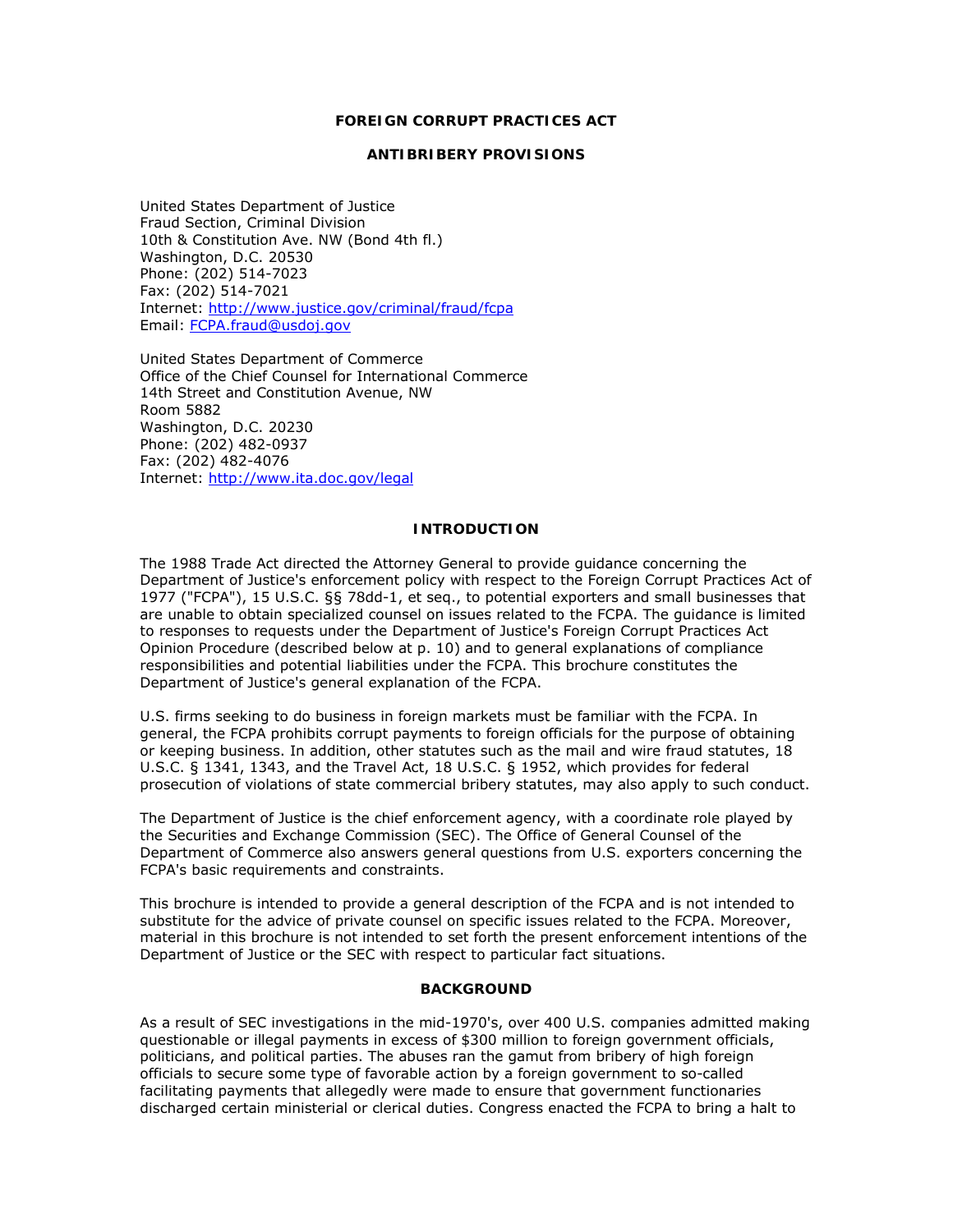the bribery of foreign officials and to restore public confidence in the integrity of the American business system.

The FCPA was intended to have and has had an enormous impact on the way American firms do business. Several firms that paid bribes to foreign officials have been the subject of criminal and civil enforcement actions, resulting in large fines and suspension and debarment from federal procurement contracting, and their employees and officers have gone to jail. To avoid such consequences, many firms have implemented detailed compliance programs intended to prevent and to detect any improper payments by employees and agents.

Following the passage of the FCPA, the Congress became concerned that American companies were operating at a disadvantage compared to foreign companies who routinely paid bribes and, in some countries, were permitted to deduct the cost of such bribes as business expenses on their taxes. Accordingly, in 1988, the Congress directed the Executive Branch to commence negotiations in the Organization of Economic Cooperation and Development (OECD) to obtain the agreement of the United States' major trading partners to enact legislation similar to the FCPA. In 1997, almost ten years later, the United States and thirty-three other countries signed the OECD Convention on Combating Bribery of Foreign Public Officials in International Business Transactions. The United States ratified this Convention and enacted implementing legislation in 1998. See Convention and Commentaries on the DOJ web site.

The anti-bribery provisions of the FCPA make it unlawful for a U.S. person, and certain foreign issuers of securities, to make a corrupt payment to a foreign official for the purpose of obtaining or retaining business for or with, or directing business to, any person. Since 1998, they also apply to foreign firms and persons who take any act in furtherance of such a corrupt payment while in the United States.

The FCPA also requires companies whose securities are listed in the United States to meet its accounting provisions. See 15 U.S.C. § 78m. These accounting provisions, which were designed to operate in tandem with the anti-bribery provisions of the FCPA, require corporations covered by the provisions to make and keep books and records that accurately and fairly reflect the transactions of the corporation and to devise and maintain an adequate system of internal accounting controls. This brochure discusses only the anti-bribery provisions.

### **ENFORCEMENT**

The Department of Justice is responsible for all criminal enforcement and for civil enforcement of the anti-bribery provisions with respect to domestic concerns and foreign companies and nationals. The SEC is responsible for civil enforcement of the anti-bribery provisions with respect to issuers.

### **ANTIBRIBERY PROVISIONS**

# **BASIC PROHIBITION**

The FCPA makes it unlawful to bribe foreign government officials to obtain or retain business. With respect to the basic prohibition, there are five elements which must be met to constitute a violation of the Act:

**A. Who** -- The FCPA potentially applies to any individual, firm, officer, director, employee, or agent of a firm and any stockholder acting on behalf of a firm. Individuals and firms may also be penalized if they order, authorize, or assist someone else to violate the anti-bribery provisions or if they conspire to violate those provisions.

Under the FCPA, U.S. jurisdiction over corrupt payments to foreign officials depends upon whether the violator is an "issuer," a "domestic concern," or a foreign national or business.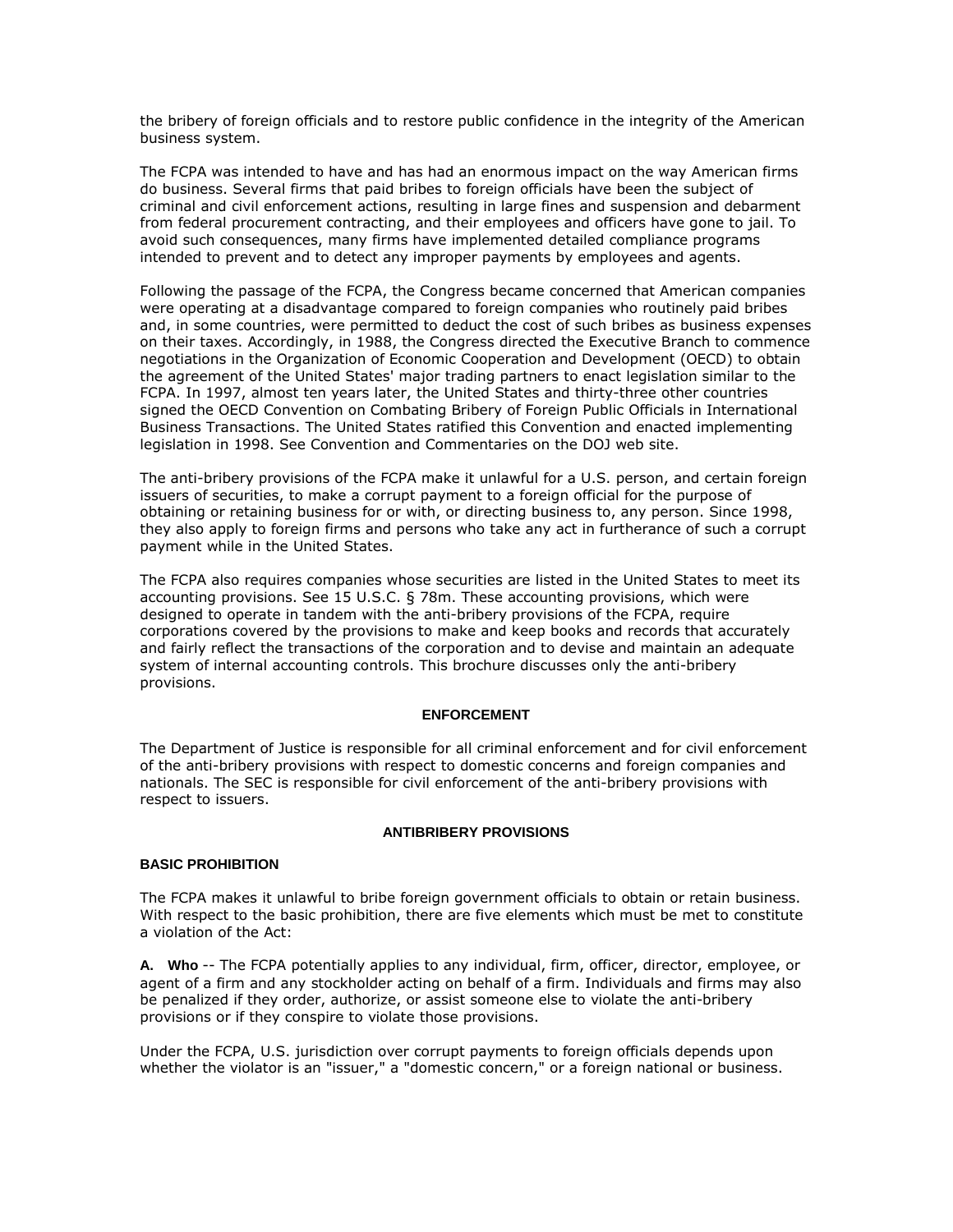An "issuer" is a corporation that has issued securities that have been registered in the United States or who is required to file periodic reports with the SEC. A "domestic concern" is any individual who is a citizen, national, or resident of the United States, or any corporation, partnership, association, joint-stock company, business trust, unincorporated organization, or sole proprietorship which has its principal place of business in the United States, or which is organized under the laws of a State of the United States, or a territory, possession, or commonwealth of the United States.

Issuers and domestic concerns may be held liable under the FCPA under either territorial or nationality jurisdiction principles. For acts taken within the territory of the United States, issuers and domestic concerns are liable if they take an act in furtherance of a corrupt payment to a foreign official using the U.S. mails or other means or instrumentalities of interstate commerce. Such means or instrumentalities include telephone calls, facsimile transmissions, wire transfers, and interstate or international travel. In addition, issuers and domestic concerns may be held liable for any act in furtherance of a corrupt payment taken outside the United States. Thus, a U.S. company or national may be held liable for a corrupt payment authorized by employees or agents operating entirely outside the United States, using money from foreign bank accounts, and without any involvement by personnel located within the United States.

Prior to 1998, foreign companies, with the exception of those who qualified as "issuers," and foreign nationals were not covered by the FCPA. The 1998 amendments expanded the FCPA to assert territorial jurisdiction over foreign companies and nationals. A foreign company or person is now subject to the FCPA if it causes, directly or through agents, an act in furtherance of the corrupt payment to take place within the territory of the United States. There is, however, no requirement that such act make use of the U.S. mails or other means or instrumentalities of interstate commerce.

Finally, U.S. parent corporations may be held liable for the acts of foreign subsidiaries where they authorized, directed, or controlled the activity in question, as can U.S. citizens or residents, themselves "domestic concerns," who were employed by or acting on behalf of such foreign-incorporated subsidiaries.

**B. Corrupt intent** -- The person making or authorizing the payment must have a corrupt intent, and the payment must be intended to induce the recipient to misuse his official position to direct business wrongfully to the payer or to any other person. You should note that the FCPA does not require that a corrupt act succeed in its purpose. The offer or promise of a corrupt payment can constitute a violation of the statute. The FCPA prohibits any corrupt payment intended to influence any act or decision of a foreign official in his or her official capacity, to induce the official to do or omit to do any act in violation of his or her lawful duty, to obtain any improper advantage, or to induce a foreign official to use his or her influence improperly to affect or influence any act or decision.

**C. Payment** -- The FCPA prohibits paying, offering, promising to pay (or authorizing to pay or offer) money or anything of value.

**D. Recipient** -- The prohibition extends only to corrupt payments to a foreign official, a foreign political party or party official, or any candidate for foreign political office. A "foreign official" means any officer or employee of a foreign government, a public international organization, or any department or agency thereof, or any person acting in an official capacity. You should consider utilizing the Department of Justice's Foreign Corrupt Practices Act Opinion Procedure for particular questions as to the definition of a "foreign official," such as whether a member of a royal family, a member of a legislative body, or an official of a state-owned business enterprise would be considered a "foreign official."

The FCPA applies to payments to any public official, regardless of rank or position. The FCPA focuses on the purpose of the payment instead of the particular duties of the official receiving the payment, offer, or promise of payment, and there are exceptions to the anti-bribery provision for "facilitating payments for routine governmental action" (see below).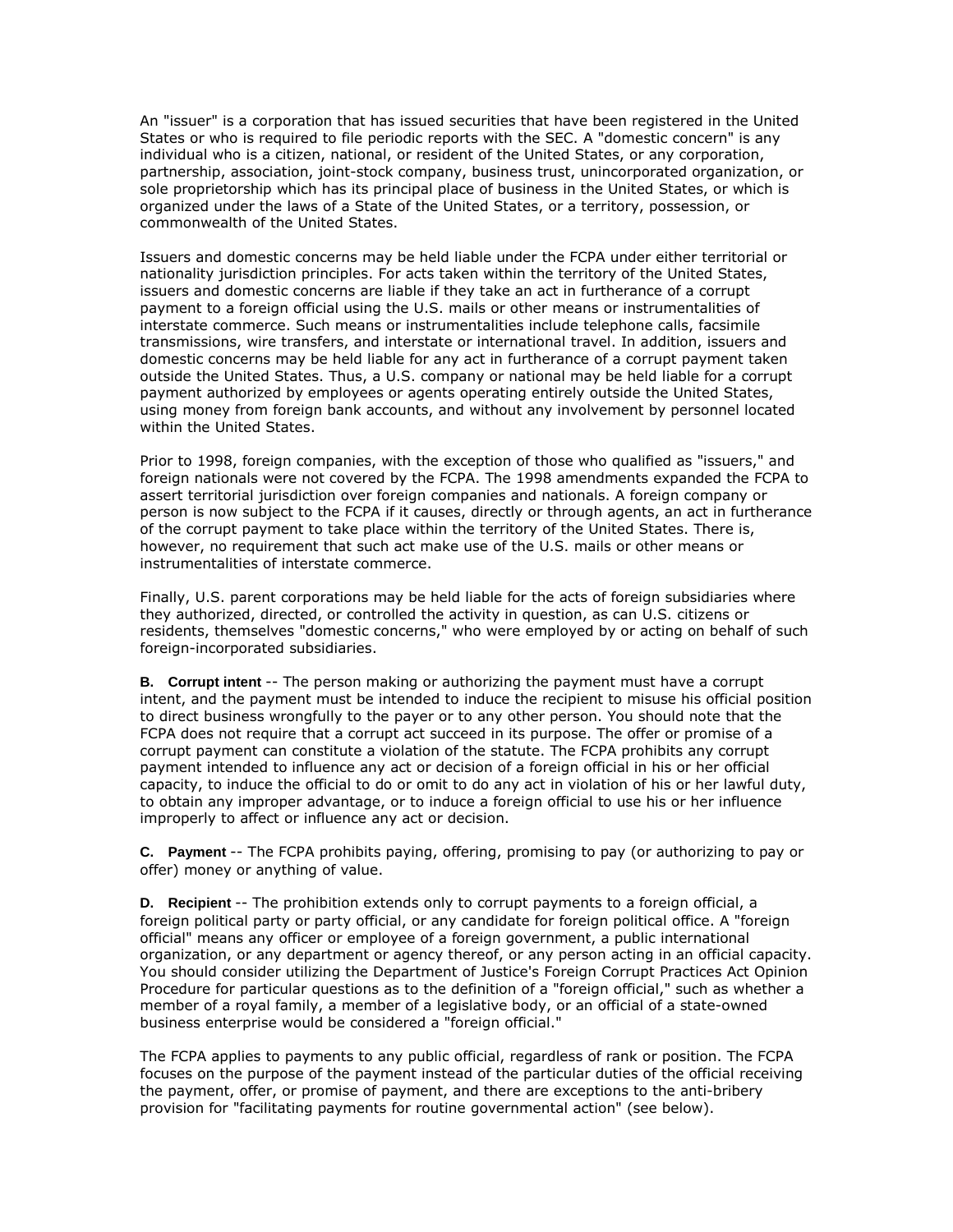**E. Business Purpose Test** -- The FCPA prohibits payments made in order to assist the firm in obtaining or retaining business for or with, or directing business to, any person. The Department of Justice interprets "obtaining or retaining business" broadly, such that the term encompasses more than the mere award or renewal of a contract. It should be noted that the business to be obtained or retained does not need to be with a foreign government or foreign government instrumentality.

# **THIRD PARTY PAYMENTS**

The FCPA prohibits corrupt payments through intermediaries. It is unlawful to make a payment to a third party, while knowing that all or a portion of the payment will go directly or indirectly to a foreign official. The term "knowing" includes conscious disregard and deliberate ignorance. The elements of an offense are essentially the same as described above, except that in this case the "recipient" is the intermediary who is making the payment to the requisite "foreign official."

Intermediaries may include joint venture partners or agents. To avoid being held liable for corrupt third party payments, U.S. companies are encouraged to exercise due diligence and to take all necessary precautions to ensure that they have formed a business relationship with reputable and qualified partners and representatives. Such due diligence may include investigating potential foreign representatives and joint venture partners to determine if they are in fact qualified for the position, whether they have personal or professional ties to the government, the number and reputation of their clientele, and their reputation with the U.S. Embassy or Consulate and with local bankers, clients, and other business associates. In addition, in negotiating a business relationship, the U.S. firm should be aware of so-called "red flags," i.e., unusual payment patterns or financial arrangements, a history of corruption in the country, a refusal by the foreign joint venture partner or representative to provide a certification that it will not take any action in furtherance of an unlawful offer, promise, or payment to a foreign public official and not take any act that would cause the U.S. firm to be in violation of the FCPA, unusually high commissions, lack of transparency in expenses and accounting records, apparent lack of qualifications or resources on the part of the joint venture partner or representative to perform the services offered, and whether the joint venture partner or representative has been recommended by an official of the potential governmental customer.

You should seek the advice of counsel and consider utilizing the Department of Justice's Foreign Corrupt Practices Act Opinion Procedure for particular questions relating to third party payments.

### **PERMISSIBLE PAYMENTS AND AFFIRMATIVE DEFENSES**

The FCPA contains an explicit exception to the bribery prohibition for "facilitating payments" for "routine governmental action" and provides affirmative defenses which can be used to defend against alleged violations of the FCPA.

# **FACILITATING PAYMENTS FOR ROUTINE GOVERNMENTAL ACTIONS**

There is an exception to the anti-bribery prohibition for payments to facilitate or expedite performance of a "routine governmental action." The statute lists the following examples: obtaining permits, licenses, or other official documents; processing governmental papers, such as visas and work orders; providing police protection, mail pick-up and delivery; providing phone service, power and water supply, loading and unloading cargo, or protecting perishable products; and scheduling inspections associated with contract performance or transit of goods across country.

Actions "similar" to these are also covered by this exception. If you have a question about whether a payment falls within the exception, you should consult with counsel. You should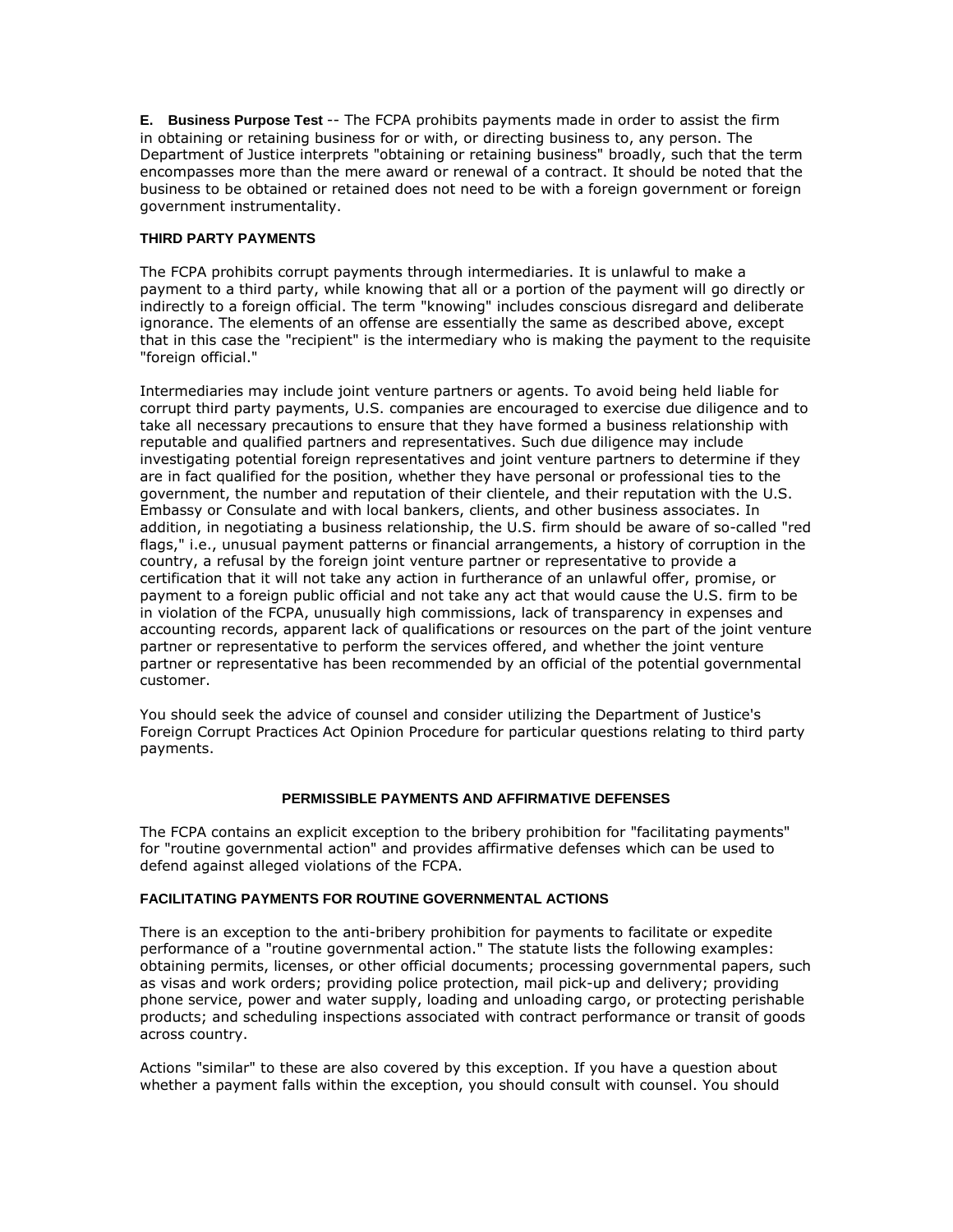also consider whether to utilize the Justice Department's Foreign Corrupt Practices Opinion Procedure, described below on p. 10.

"Routine governmental action" does not include any decision by a foreign official to award new business or to continue business with a particular party.

### **AFFIRMATIVE DEFENSES**

A person charged with a violation of the FCPA's anti-bribery provisions may assert as a defense that the payment was lawful under the written laws of the foreign country or that the money was spent as part of demonstrating a product or performing a contractual obligation.

Whether a payment was lawful under the written laws of the foreign country may be difficult to determine. You should consider seeking the advice of counsel or utilizing the Department of Justice's Foreign Corrupt Practices Act Opinion Procedure when faced with an issue of the legality of such a payment.

Moreover, because these defenses are "affirmative defenses," the defendant is required to show in the first instance that the payment met these requirements. The prosecution does not bear the burden of demonstrating in the first instance that the payments did not constitute this type of payment.

## **SANCTIONS AGAINST BRIBERY**

### **CRIMINAL**

The following criminal penalties may be imposed for violations of the FCPA's anti-bribery provisions: corporations and other business entities are subject to a fine of up to \$2,000,000; officers, directors, stockholders, employees, and agents are subject to a fine of up to \$100,000 and imprisonment for up to five years. Moreover, under the Alternative Fines Act, these fines may be actually quite higher -- the actual fine may be up to twice the benefit that the defendant sought to obtain by making the corrupt payment. You should also be aware that fines imposed on individuals may not be paid by their employer or principal.

## **CIVIL**

The Attorney General or the SEC, as appropriate, may bring a civil action for a fine of up to \$10,000 against any firm as well as any officer, director, employee, or agent of a firm, or stockholder acting on behalf of the firm, who violates the anti-bribery provisions. In addition, in an SEC enforcement action, the court may impose an additional fine not to exceed the greater of (i) the gross amount of the pecuniary gain to the defendant as a result of the violation, or (ii) a specified dollar limitation. The specified dollar limitations are based on the egregiousness of the violation, ranging from \$5,000 to \$100,000 for a natural person and \$50,000 to \$500,000 for any other person.

The Attorney General or the SEC, as appropriate, may also bring a civil action to enjoin any act or practice of a firm whenever it appears that the firm (or an officer, director, employee, agent, or stockholder acting on behalf of the firm) is in violation (or about to be) of the antibribery provisions.

## **OTHER GOVERNMENTAL ACTION**

Under guidelines issued by the Office of Management and Budget, a person or firm found in violation of the FCPA may be barred from doing business with the Federal government. Indictment alone can lead to suspension of the right to do business with the government. The President has directed that no executive agency shall allow any party to participate in any procurement or non-procurement activity if any agency has debarred, suspended, or otherwise excluded that party from participation in a procurement or non-procurement activity.